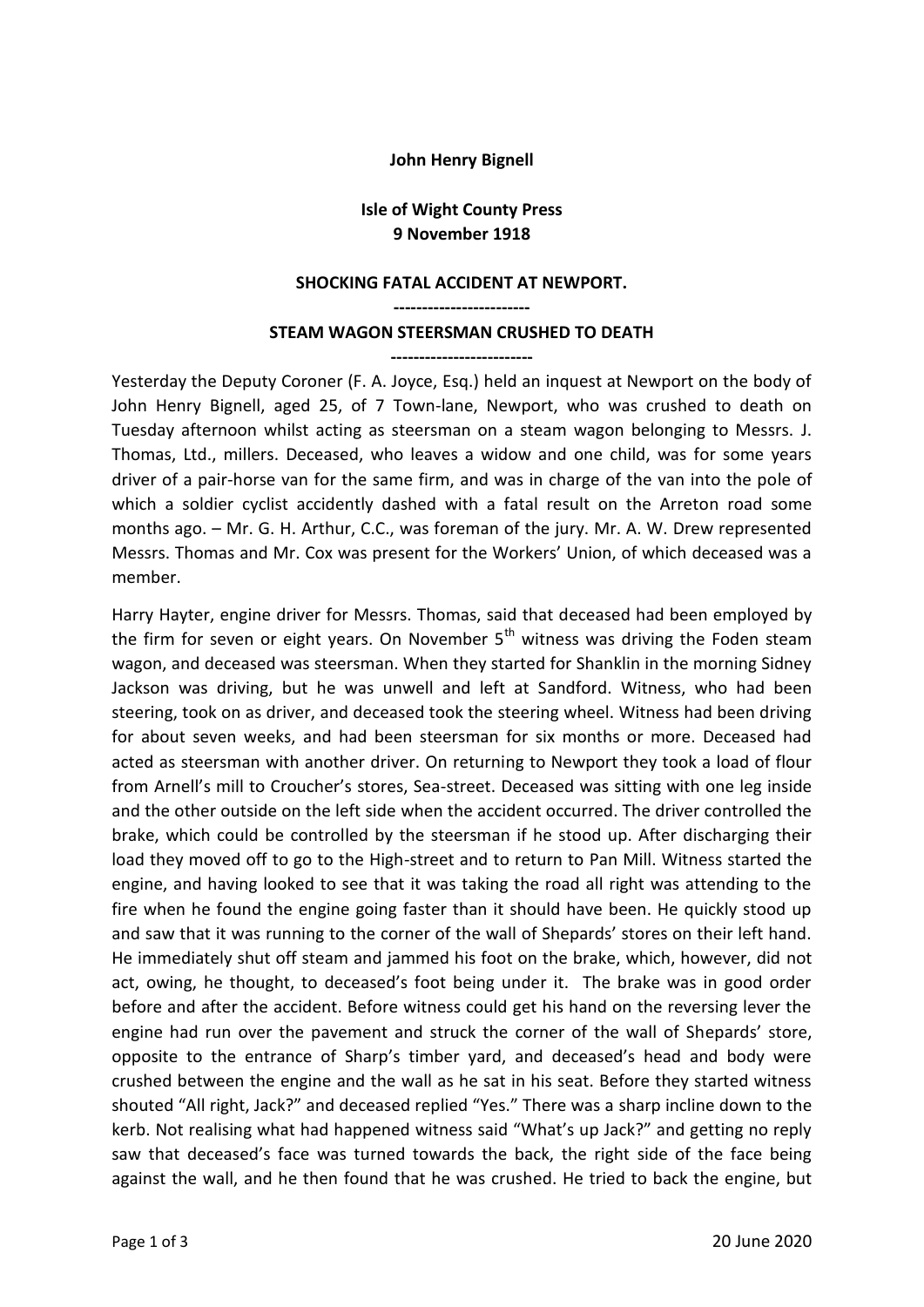the wheels would not grip the pavement. He sent for help and to see if one of the Croucher's engines had steam up to haul the wagon back. He should say it was a quarter of an hour before deceased was extricated, but he had been killed instantly. Having regard to the position in which deceased was jammed it would appear as if he was looking to the back of the wagon, and that in consequence he either did not steer at all or steered wrongly just at the moment the wheel ran over the kerb.

By the jury: Had deceased been looking forward in the usual way his head could not have been caught against the wall. – By Mr. Cox: He did not see or hear anyone at the back of the wagon calling or speaking to the deceased. – By the Coroner: When the front wheel struck the kerb it might have jerked the steering wheel from deceased's hand for the moment. – By the Foreman: He had had tuition in driving and felt competent to drive.

The Coroner said that in ordinary times he should have made some severe comment on the fact that neither of those men seemed thoroughly experienced, but they had to remember that the war had absorbed most of the experienced drivers and influenza had laid hold of the few left at home, and firms dealing with the food supply were necessarily much embarrassed to find men for the work.

Witness said that he had driven under the supervision of a good driver for seven weeks. - By the Coroner: He felt quite safe with deceased's steering.

By Mr. Drew: Deceased did the steering sufficiently except for a little difficulty in rounding an awkward corner at Shanklin when they had to back. He turned other corners very well.

The Coroner said it seemed a question of inexperience more than anything else, but they could not make much comment as in the exceptional circumstances one felt grateful that there were men left who took such jobs on.

The Foreman said the first witness was on the engine for six months, and if he did not learn in that time he never would.

Mr. T. P. Leach, secretary to Messrs. Thomas, said deceased was stableman, horse feeder, and driver of a pair-horse van, but owing to influenza and shortage of men they were compelled to put him on the engine. He had been steering 12 or 13 times for certain. It was not difficult work, as witness had steered the same engine several times. – The Foreman: When you asked him to go on the engine did he go voluntarily? Yes. - Q. He did not object? "Oh, no. When he came back from Shanklin we had arranged for another man to take deceased's place for him to go back to the van, but on the choice being offered him, he said "Oh, no: I will finish the day out." They had had that engine seven or eight years, and the other four or five years, and had had no serious accident with them.

Inspector H. Sibbeck described the position in which the body was found, and Dr. McKay gave particulars of the terrible injuries to the head and upper part of the left hand side of the body.

The Coroner said they were not called upon to decide the question of liability. There seemed no blame attaching to the driver for that deplorable accident, the cause of which